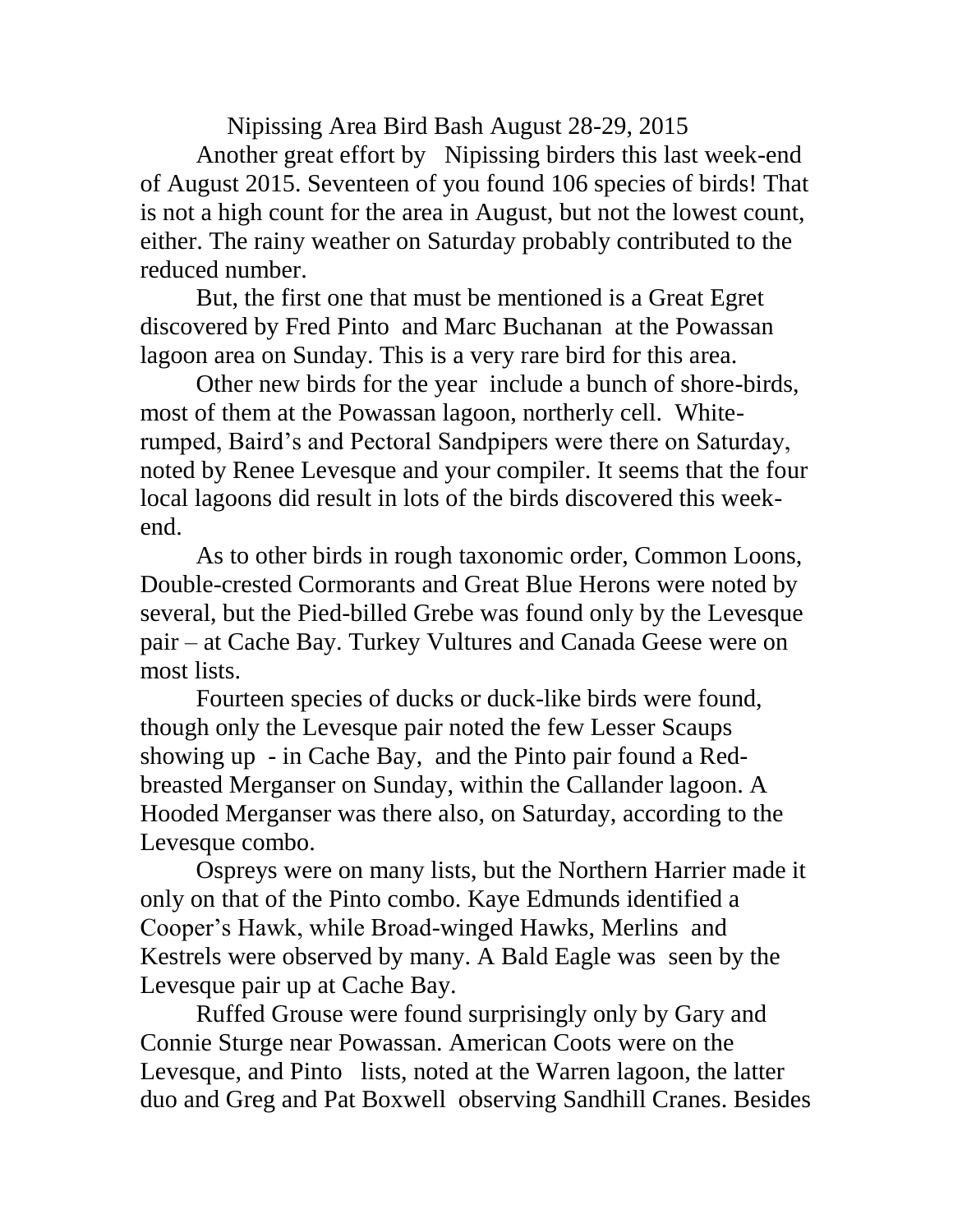the previously mentioned shore-birds seven other such species were observed, most of them at the Powassan lagoon.

Bonaparte Gulls were widely noted, along Lake Nipissing and at the Callander lagoons. The Pinto pair saw one Black Tern at Cache Bay, while Caspian and Common Terns were noted, one species each found by the stated "lagoon watchers".

Mourning Doves were on a few lists, including that of Pam and Pete Handley. No owls were observed, but Common Nighthawks made up for that loss, seen by the Pinto duo, and by Chris Suhka up at Field and by Gary and Connie Sturge near Powassan. Hummingbirds were on most lists. Belted Kingfisher made it to the Sturges, and to the Levesque duo's attention. Surprisingly, woodpeckers were sort of scarce, with a Hairy being seen solely by Kaye along with the Pileated, the latter seen, it seems, also only by the Sturges. The Downy was noted only by Matt. The Yellow-bellied Sapsucker was on a few more lists, with the Northern Flicker being the most common.

Now as to flycatchers, Brent Turcotte came upon a singing Wood Pewee, Matt Water, and yours truly saw the only Least's, the latter and the Pinto pair also observing a Great-crested, who also found Eastern Kingbird. Eastern Phoebes were on several lists.

Brent found the only Warbling vireo, but Red-eyes were seen (or heard ) by many observers. John Levesque recognized a Blueheaded. Tree Swallows were observed only by the Boxwells and Kaye, while Barn Swallows were seen only by the Levesque combo. Once again White-breasted Nuthatches were missed, but Red-breasted were on several lists. Brent found the only Brown Creeper. No wrens were noted.

No Ruby-crowned Kinglets were discovered, but Brent saw the Golden-crowned. Lots of American Robins were seen, and Veerys were on several lists, with Swainson's noted only by your compiler, and Eastern Bluebirds observed only by Chris.